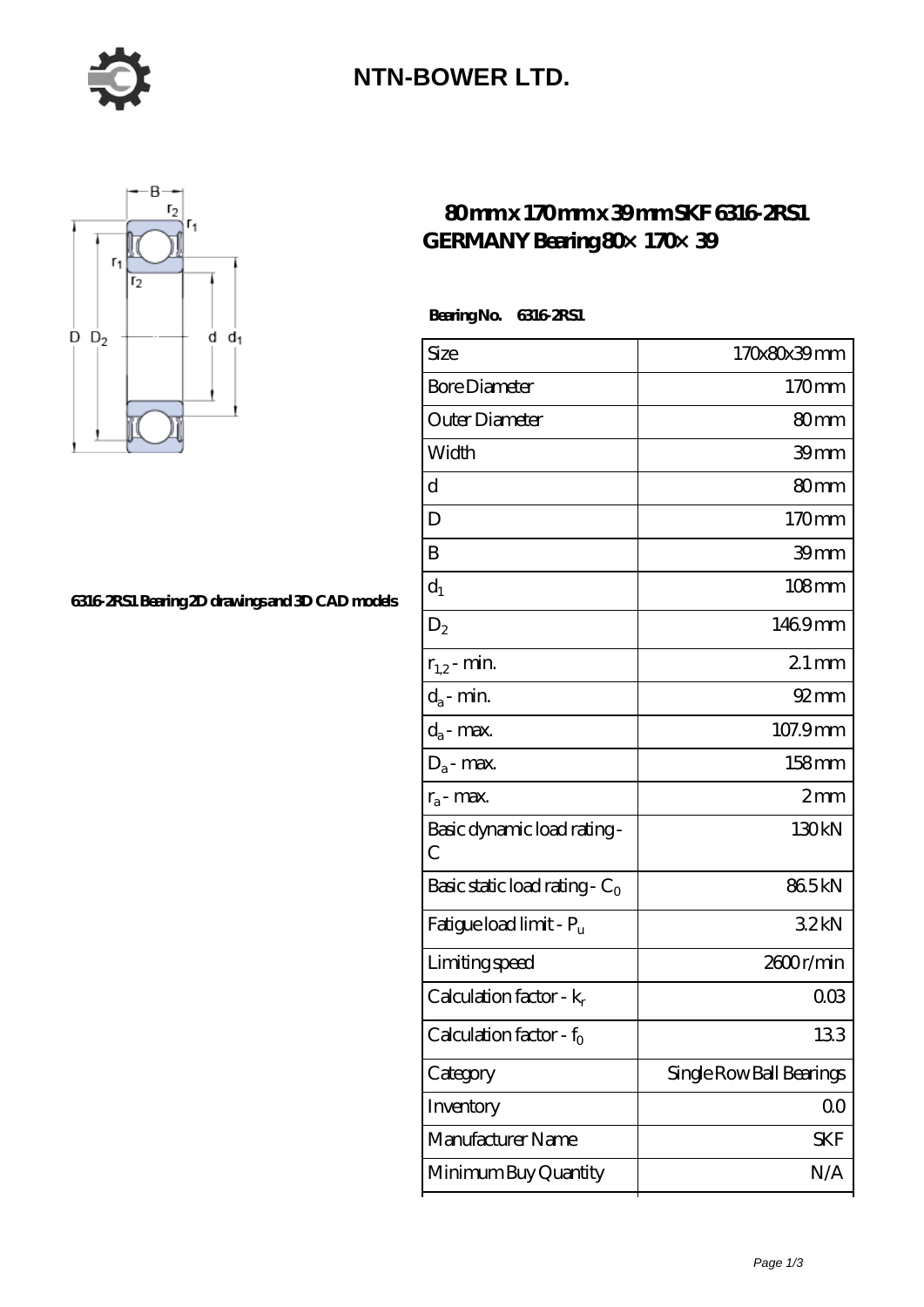

# **[NTN-BOWER LTD.](https://m.moreymansion.com)**

| Weight / Kilogram                  | 372                                                                                                                                                                                                                             |
|------------------------------------|---------------------------------------------------------------------------------------------------------------------------------------------------------------------------------------------------------------------------------|
| Product Group                      | <b>BOO308</b>                                                                                                                                                                                                                   |
| Enclosure                          | 2 Seals                                                                                                                                                                                                                         |
| Precision Class                    | ABEC 1   ISO PO                                                                                                                                                                                                                 |
| Maximum Capacity / Filling<br>Slot | No                                                                                                                                                                                                                              |
| Rolling Element                    | <b>Ball Bearing</b>                                                                                                                                                                                                             |
| Snap Ring                          | No                                                                                                                                                                                                                              |
| <b>Internal Special Features</b>   | No                                                                                                                                                                                                                              |
| Cage Material                      | Steel                                                                                                                                                                                                                           |
| Enclosure Type                     | Contact Seal                                                                                                                                                                                                                    |
| Internal Clearance                 | CO-Medium                                                                                                                                                                                                                       |
| Inch - Metric                      | Metric                                                                                                                                                                                                                          |
| Long Description                   | 80MM Bore; 170MM<br>Outside Diameter; 39MM<br>Outer Race Width; 2 Seals;<br>Ball Bearing, ABEC 1   ISO<br>PQ No Filling Slot; No Snap<br>Ring, No Internal Special<br>Features; CO-Medium<br>Internal Clearance; Steel<br>Cage; |
| <b>Other Features</b>              | Deep Groove   NBR Seal                                                                                                                                                                                                          |
| Category                           | Single Row Ball Bearing                                                                                                                                                                                                         |
| <b>UNSPSC</b>                      | 31171504                                                                                                                                                                                                                        |
| Harmonized Tariff Code             | 8482105068                                                                                                                                                                                                                      |
| Noun                               | Bearing                                                                                                                                                                                                                         |
| Keyword String                     | Ball                                                                                                                                                                                                                            |
| Manufacturer URL                   | http://www.skf.com                                                                                                                                                                                                              |
| Manufacturer Item Number           | 6316 2RS1                                                                                                                                                                                                                       |
| Weight/LBS                         | 81936                                                                                                                                                                                                                           |
| Inner Race Width                   | OInch   OMillimeter                                                                                                                                                                                                             |
| Bore                               | 315Inch   80Millimeter                                                                                                                                                                                                          |
| Outer Race Width                   | 1.535 Inch   39 Millimeter                                                                                                                                                                                                      |
| Outside Diameter                   | 6693Inch   170Millimeter                                                                                                                                                                                                        |